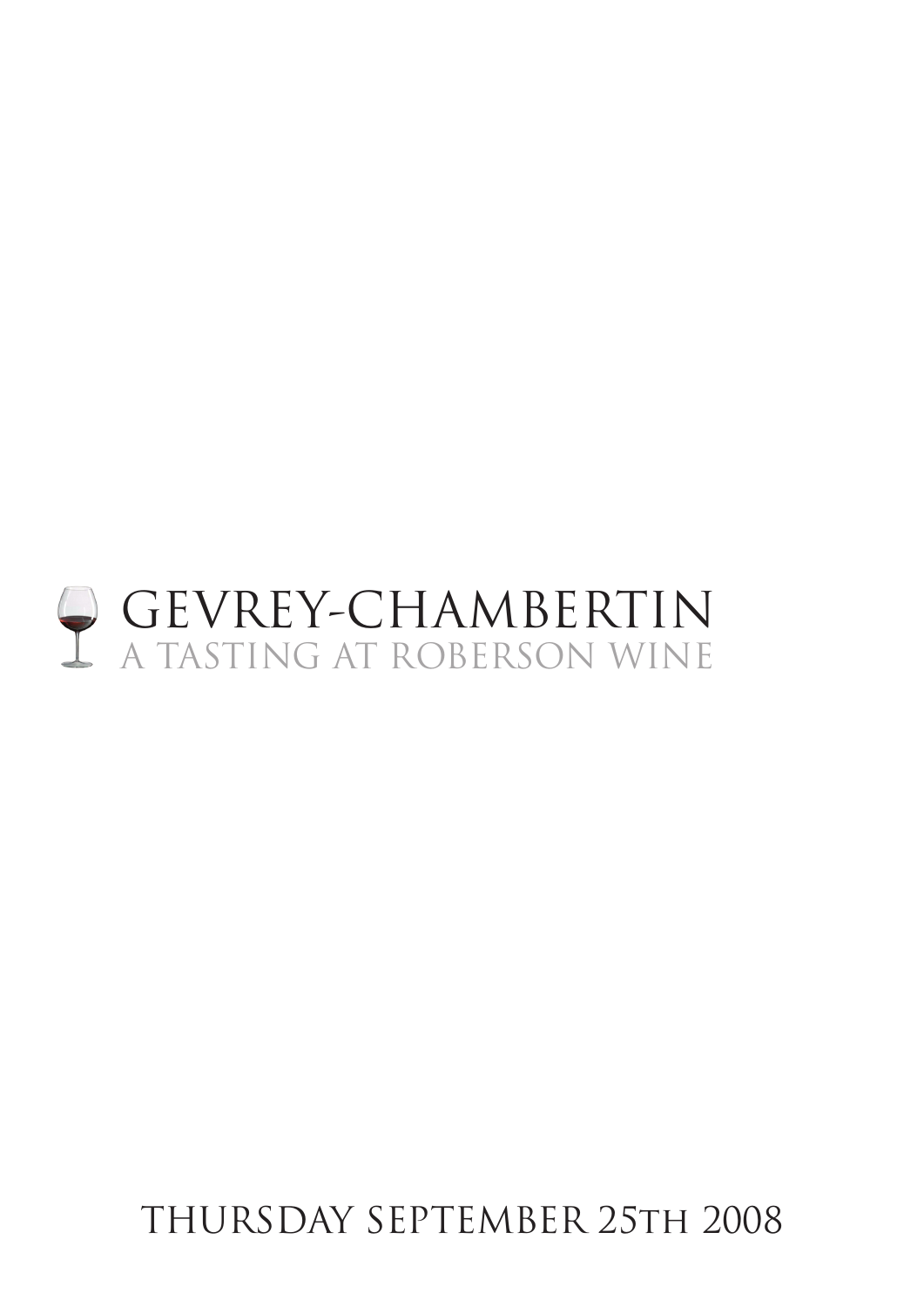### gevrey-chambertin THE VINEYARI

# A: CHAMBERTIN

GRAND CRU

What is now Gevrey's top vineyard, and indeed the suffix to the village's name, was born long ago in far more modest circumstances.

The name was originally 'Champ de Bertin' (Bertin's field), and was planted by Monseiur Bertin in an attempt to emulate the success of monks that had began making wine from next door Clos de Bèze. Today the 12.9 hectare site yields some of Burgundy's finest Pinot Noir, and the resultant wines are full, firm and structured in their early years before the best examples blossom into rich and generous wines of enormous depth.

"I forget the name of the place; I forget the name of the girl; but the wine….was Chambertin." Hilaire Belloc

| <b>B: CLOS DE BÈZE</b>                                                                                                                                                                                                                                                                                                                                                                                                                                                                                                                                         |
|----------------------------------------------------------------------------------------------------------------------------------------------------------------------------------------------------------------------------------------------------------------------------------------------------------------------------------------------------------------------------------------------------------------------------------------------------------------------------------------------------------------------------------------------------------------|
| <b>GRAND CRU</b>                                                                                                                                                                                                                                                                                                                                                                                                                                                                                                                                               |
|                                                                                                                                                                                                                                                                                                                                                                                                                                                                                                                                                                |
| Clos de Bèze was planted in the 7th century by monks from the nearby Abbey de Bèze, and although<br>the wines have always enjoyed an exalted reputation of their own, they have never quite reached the<br>esteem in which Bertin's field is held.                                                                                                                                                                                                                                                                                                             |
| Interestingly, wines from the larger (15.4 ha) Clos de Bèze vineyard can be labelled as Chambertin<br>Grand Cru, although the same is not allowed in reverse. Such is the reputation of the Clos that it is not<br>common practice for producers to label it as Chambertin, although for those domaines that own only<br>small holdings it does allow for blending the two parcels together in the winery.<br>The name 'Clos' refers, of course, to a walled vineyard although there is little evidence left of the wall<br>that used to surround Clos de Bèze |

C: MAZIS-CHAMBERTIN

GRAND CRU

Mazis-Chambertin, or Mazy as it is sometimes spelt, is the Grand Cru vineyard that borders Clos de Bèze on its northern side (or right hand side on the map).

Totalling an area of 9.1 ha, the vineyard is divided in two sections: Haut (the upper section) and Bas (the lower). The wines from Mazis-Haut are considered by many to be the closest rival to the 'big two' Chambertin vineyards, especially the examples from Leroy and Rousseau.

The largest owner of land in Mazis is the Hospices de Beaune, whose parcel of vines is in the upper section of the vineyard. The Cuvée Madelaine Collignon is consistently one of the most attractive wines at their annual auction.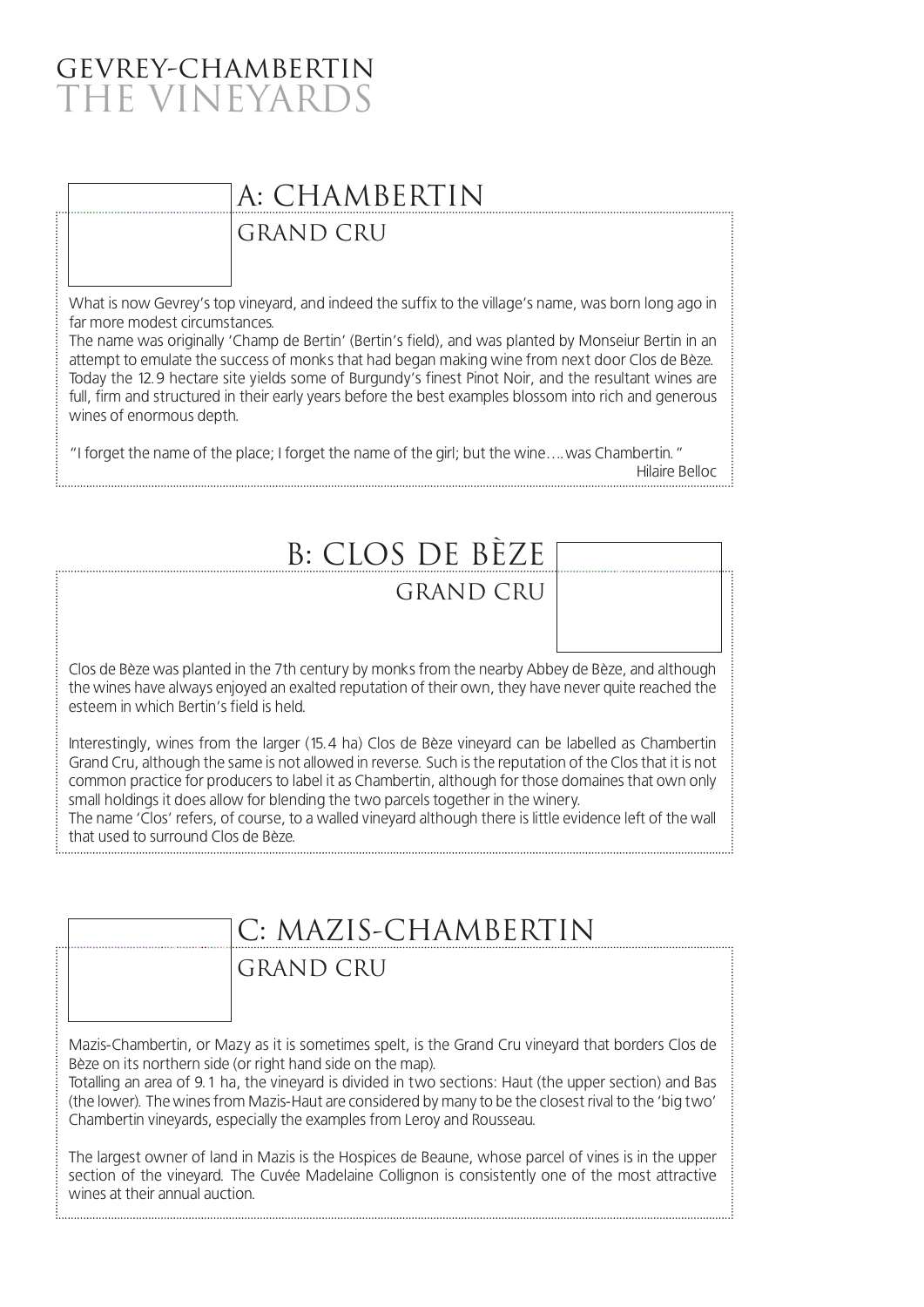### gevrey-chambertin **HE VINEYARD**

# D: CHARMES-CHAMBERTIN

GRAND CRU

Wines from both the Charmes and Mazoyères Grands Crus vineyards can be labelled and sold as Charmes-Chambertin (although Charmes cannot be called Mazoyères), although in practice this is only done by Camus - and this is because they own vines in both climats.

Charmes is often seen as being the weakest of Gevrey's Grands Crus, thanks in large part to the large number of landholders (over 40) and the fact that the vines run all the way down the slope to the main road at the bottom. While there are many mediocre wines to be found from this combined vineyard area of 30.82 ha, some examples such as those from Roty, Bachelet and the various parts of the Dugat/Humbert family are superb wines from venerable vines.

Indeed, the original Roty vines date back to the 19th century and are labelled as 'Tres Vielles Vignes'!

# E: CLOS ST JACQUES

1er CRU

Seen as the the top 1er Cru vineyard in Gevrey, and arguably all of Burgundy (at least for reds), it is deemed a travesty by many commentators that the 6.7 ha of Clos St Jacques were never awarded Grand Cru status when the classification was done.

Its' problem seems to be due to its geographic position on the Combe de Lavaux, a slope behind the village that is not contagious with the other grands crus. When the classification was being done it was decided that if a vineyard didn't abut either of the two Chambertin vineyards, then the terroir could not be good enough to warrant Grand Cru status.

In the Rousseau cellar the wine is trumped by only the Chambertin and Clos de Bèze, and tasters are given it to try after the Mazis and Ruchottes.

# F: LES CORBEAUX

1er CRU

Located next to Mazis-Chambertin, Les Corbeaux actually lost 0.6 ha of vineyard to its' Grand Cru neighbour when the boundaries were redrawn in 1855.

Today the vineyard covers 3.21 hectares, with the most impressive wines made by Bachelet, Serafin and Bruno Clavelier.

These are masculine wines of structure and controlled intensity, that while lacking the complexity of a good Clos St Jacques, are certainly among the better 1er Cru wines in the village.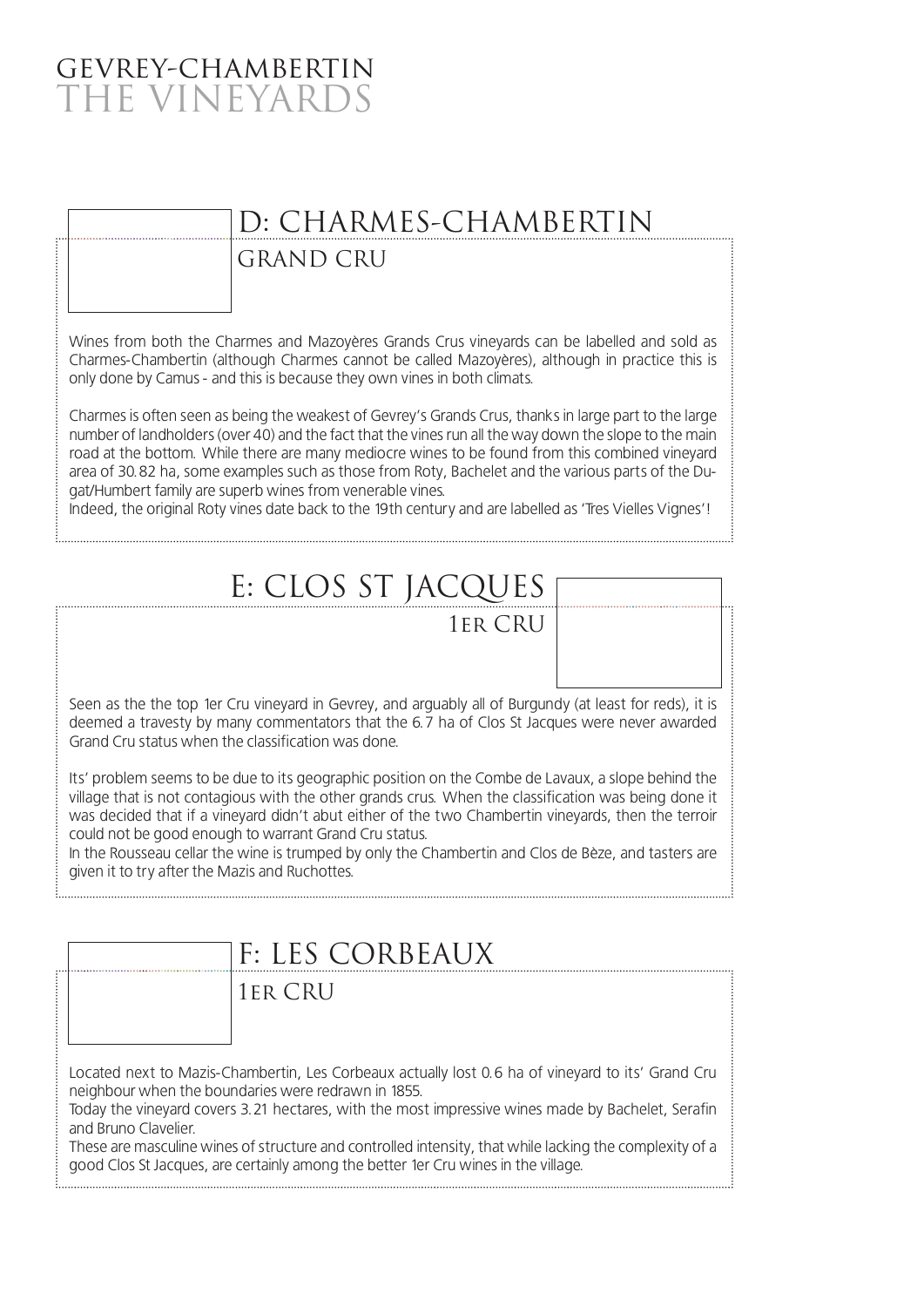## GEVREY-CHAMBERTIN THE PRODUCERS

#### Domaine Alain Burguet

There are not many domaines in Burgundy that were built from scratch in the last 35 or so years – fewer still that have gathered an enviable reputation in such a short space of time.

Alain Burguet is one such producer. Based in Gevrey-Chambertin, the domaine is fully organic and uses very little sulphur in the production of their wines, although Alain does not shout about this or use it as a marketing gimmick. He was one of the few Burgundy producers that shunned the use of chemicals and pesticides during the '70s and 80's, and as a result of that his vines are some of the healthiest on the Côte de Nuits today.

#### Domaine Denis Bachelet

This domaine has been run entirely by Denis Bachelet since he took over in 1983, although his son is now working closely alongside him. The domaine is based in Gevrey-Chambertin and is a small estate of around 4 hectares, but what it lacks in size it certainly makes up for in beauty.

His style is one of masculine elegance, with restrained oak, pure fruit and perfect balance. Due to the tiny quantities in which the wines are produced they have become some of the most sought after in all of Burgundy.

His 'Les Corbeaux' is recognised as being the best wine of the vineyard, and that is what we will be tasting tonight.

#### Domaine Denis Mortet

The name Denis Mortet is one that resonates with drinkers and producers of Burgundy. This was a man that revolutionised his family domaine and influenced a generation of young winemakers in Gevrey-Chambertin and beyond, before tragically taking his own life in 2006.

Mortet was famous for treating even his 'humble' village wines (such as the Au Velle that we will taste tonight) as if they were Grand Cru cuveés. The wines are all of the highest quality and have their own sense of style – Rich, full and utterly delicious with a meaty, earthy, almost bestial quality.

Now it is his son Arnaud in charge and the ethos has very much remained the same.

#### Domaine Bernard Dugat-Py

Bernard Dugat runs this wonderful domaine with his wife Jocelyne (her maiden name is Py) and although they have only been estate bottling their wine (rather than selling it off in bulk) since 1989, their reputation is already an exalted one. Bernard comes from a very serious wine making family, with his cousins (Claude Dugat and Humbert Frères) also making fantastic wines in the same village.

The Cuvée 'Coeur de Roy' is made from a selection of the domaine's best village fruit from vines between 50 - 90 years of age.